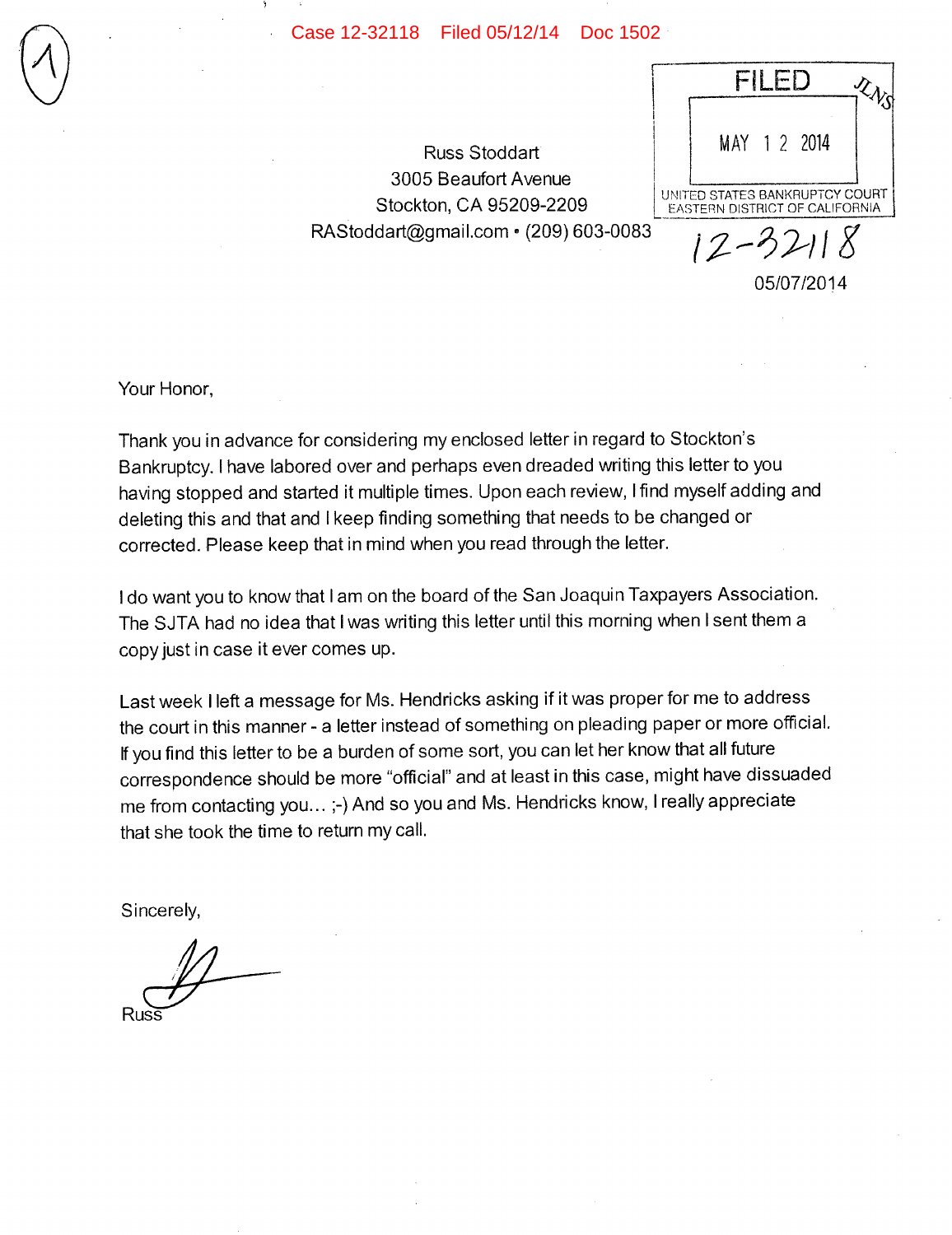## Russ Stoddart 3005 Beaufort Avenue Stockton, CA 95209-2209 RAStoddart@gmail.com  $\cdot$  (209) 603-0083

05/07/2014

Honorable Christopher M. Klein Chief Judge of the United States Bankruptcy Court Eastern District of California 501 I Street, Suite 3-200 Sacramento, California 95814

## **In re: City of Stockton, California, Case No. 12-32118-C-9**

I am writing to you as a resident and taxpayer of the city of Stockton. I have little experience with law and I know even less about municipal bankruptcy. That said, I do have a little bankruptcy experience.

My first experience with bankruptcy was when I owned a small business in the 1990's. I received a notice in the mail about a client's bankruptcy and never received payment for my services.

My second, third and possibly fourth experience with bankruptcy were due to some shrewd stock investments I made... I recall the broker providing me with a statement that showed that my 100 + shares of one of the bankrupt stocks - due to some in-house accounting procedure had a combined value of less than a penny and that there was no way to actually get my hands on that penny.

And these past experiences have me scratching my head over Stockton's bankruptcy exit plan. The payout to some of these creditors seems to rich. These creditors getting such sweetheart deals compared to my own personal experience is more than a little amusing. If one looks at the agreements made with the bond insurers, without my being privy to all of the details, those deals make it appear that the process was somehow rigged which is probablywhy Franklin is arguing their position in your court.

One has to wonder if the creditors that have negotiated deals with Stockton threatened to make Stockton take on CaIPERS if they did not get what they want? Of note, City Manager Bob Deis kind of had a conflict of interest when deciding not to include

1 of 6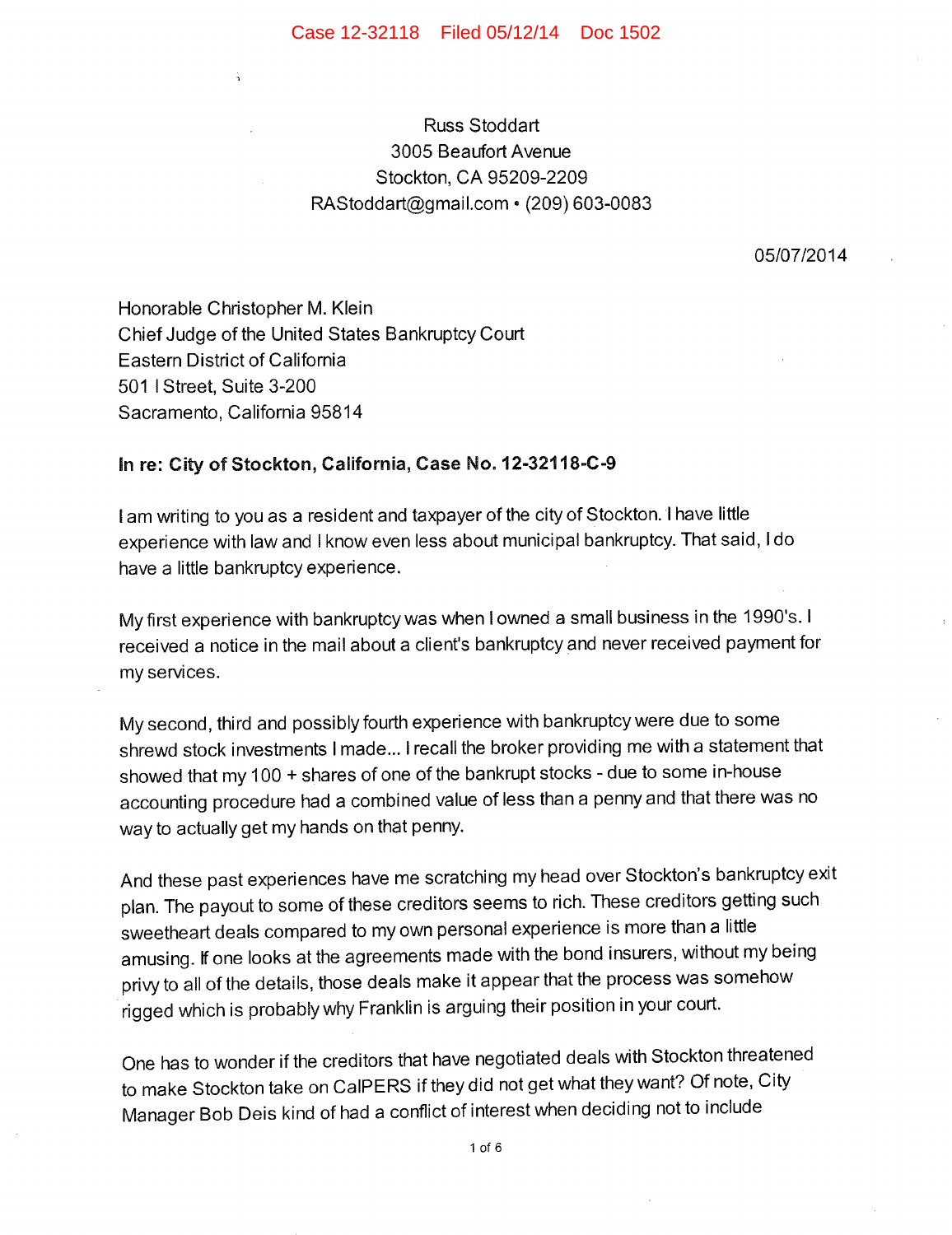CaIPERS as a creditor. I have to ask and I hope you are asking yourself if the deals that were successfully negotiated were done solely on the basis of not getting CaIPERS involved in our bankruptcy?

With the deals that have been negotiated, it seems to me that Stockton is continuing on the same path that got us into bankruptcy in the first place. Additionally, I have heard comments from persons I believe to be knowledgeable and well intentioned who have brought up points that I do not believe have been properly addressed.

The first matter I would put out there to the court is that as far as I can tell, no one has addressed Stockton's plan going forward in the most basic sense; what might possibly go wrong with their plan? Is there any chance that any of their predictions could be wrong? If so, which ones?

Are the negotiated deals better than they need to be? Did Stockton's representatives negotiate the best deals they could get or did they fold to the demands of creditors who had the ability to force Stockton to take on CaIPERS? Did City Manager Bob Deis have an interest in settling the debts as he did so he would not leave such a huge mess when he retired? The citizens of Stockton are depending on you to ensure that the City of Stockton and its citizens are not getting a "raw deal" that was made for expedience.

I think there is a huge issue that has been making news across the nation and that is deferred maintenance on infrastructure. After bankruptcy, will Stockton be in a position to adequately address our own infrastructure problems or will Stockton be hamstrung by the deals it is making today? Does Stockton's plan address this issue? I provide you evidence that these issues have not been properly addressed from the City of Stockton's 2013/2014 Adopted Annual Budget:

• Roadway pavement: \$10 million per year is needed to resurface pavement to keep the pavement network in its current condition. This cost would significantly increase if streets that warrant reconstruction due to severe distress, high roadway center, or extensive curb damage are included. The proposed program allocates only \$2 million per year.

• Facilities: more than \$6 million is needed to catch up on maintenance of City facilities other than City Hall; however, only minor repair funding is allocated in the proposed program.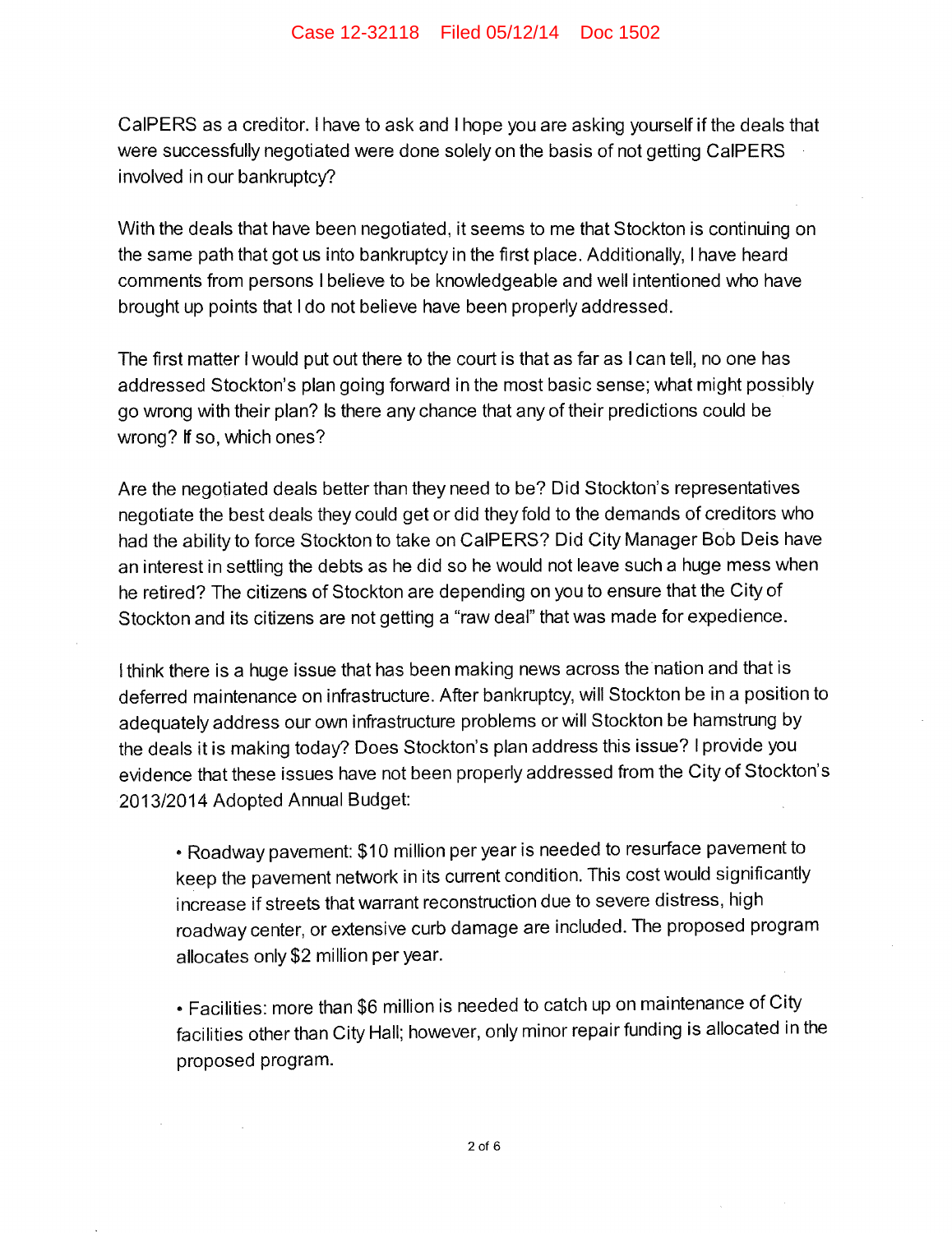• Roofs: \$7 million is needed to catch up on necessary repairs and replacements, however only \$227,000 is allocated in the proposed program.

• The CIP for fiscal year 2013-2014 includes a General Fund allocation of \$1,290,000, which is up from the \$575,000 included in the current year budget. This level is still far below the amount needed to address existing deficiencies or ongoing needs for maintenance of capital assets essential to functions funded through the General Fund.

• The Computer Equipment budget includes approximately \$2.1 million that was set aside for implementing the Citywide Technology Strategic Plan projects which have been approved by Council. This does not come close to meeting our needs. The Plan spans five years and some projects have shifted into future years beyond their initial planning but within the five year model. These planning changes have been reflected in the Fiscal Year 2013-14 budget and will be reported to Council through a separate Citiwide Technology Strategic Plan update report. The budget for computer replacements has been budgeted at \$200,000 above last year.

• The proposed General Fund allocation for capital projects in FY2013-14 is \$1,290,000. Funding is allocated to miscellaneous emergency maintenance including specific Library repairs, roof repairs and replacements including Fire Station No. 10, HVAC upgrades/replacements which will likely include City Hall heating system, safety renovations including repairs in City Attorney and City Clerk offices, repairs to SMG managed properties (boiler #2, signage and lighting at Arena, water pump #2 and sprinkler system at Theater, and lighting at Ballpark and Oak Park Ice Arena), Fire Station No. 2 electric gate repair, Fire Station No. 2, 10 and 11 parking lot repairs. Due to funding constraints, this level of funding is again very low level compared to the immediate needs and is far from sufficient to fund a robust program. To give an idea of needed funding, for the projects listed in FY2014-15 through FY2017-18 (which are not comprehensive), the average expenditure on projects that would typically be funded from the General Fund is over \$5 million per year.

Your Honor - I do not have a keen eye or necessarily a penchant for numbers or properly editing this letter to you, but if I can skim through the budget and find these matters, I would have to guess that there might be more "under the hood" as they say. I am hoping you make sure that Stockton is not providing a plan and budget going forward that is not realistic to Stockton's needs.

3 of 6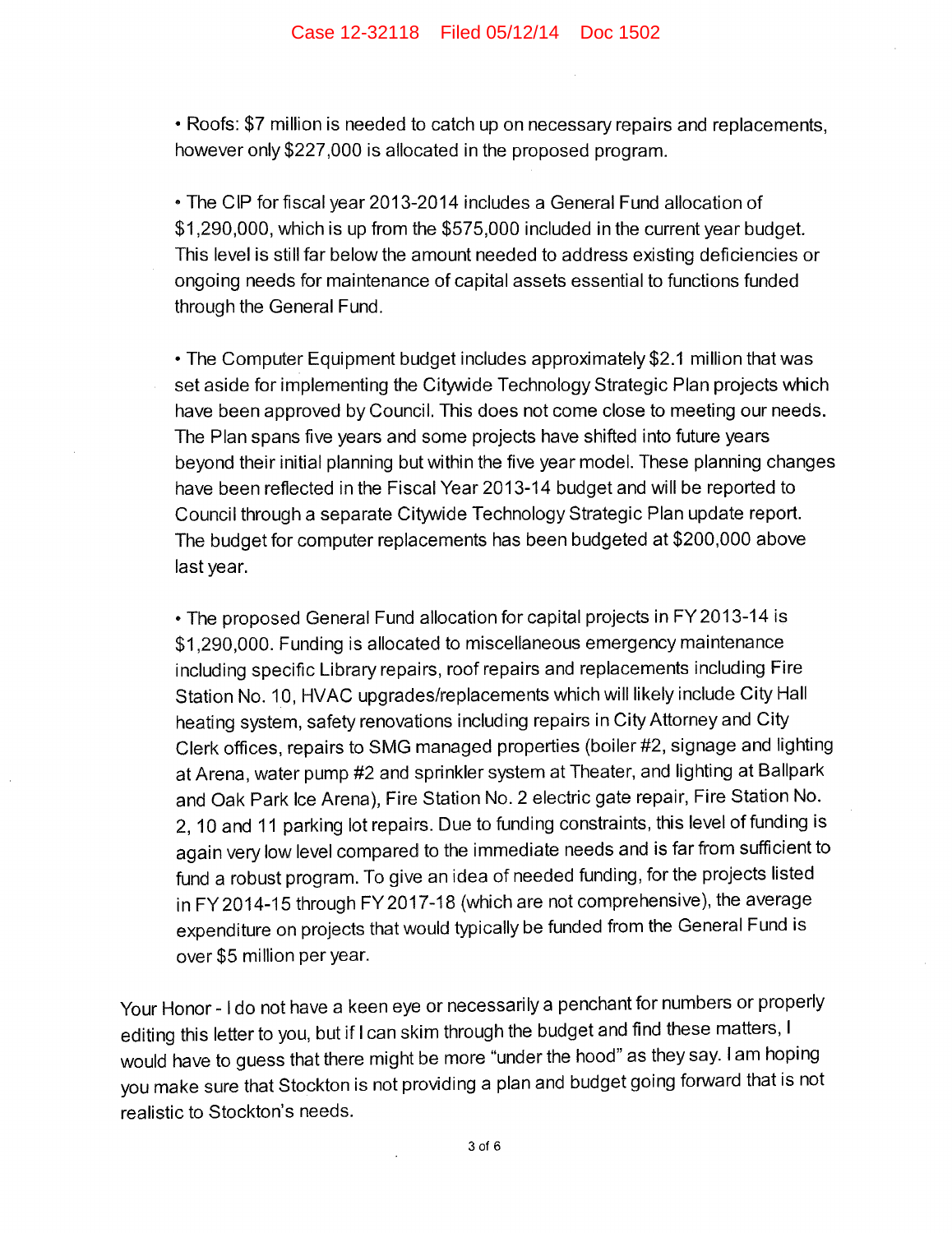In regard to the arena complex and parking garages, I am told that that the best strategy for Stockton is to let the bond insurers take them back. The only exception being the SEB bond for the Eberhardt building as that is essential to city services. The insurers will then either run those properties themselves or sell them to get some of their money back.

In regard to the SEB pension bond which is unsecured, the City of Stockton should give them the same deal they gave retirees who are only getting .97% on their health care claim of 531 million. The retirees are only receiving 5.1 million for the health benefits that were taken from them so using those numbers, the SEB pension bond should only get 1.1 million on their claim of 125 million instead of the 50 -75 percent or more based on the sale of the Chase building. This deal alone; that an unsecured pension bond is receiving preferential treatment should raise flags indicating to the court that the deals that have been made might not be in Stockton's best interest.

The following numbers are rough, but I am told that by letting the arena and parking garages go that this move alone would save the city about 10 million a year and combined with the 2 million savings on the CaIPERS bond would provide a good boost to our general fund. That works out to about 12 million the first year plus the arena, golf courses and parking garages are costing the general fund at least 3 million a year. So if this is close to being correct, Stockton will have 15 million more a year in their coffers and all those properties go back on the tax roll and give the City of Stockton more tax dollars to work with.

Another matter that I have heard and perhaps I am misinformed or the circumstances have changed but the matter I find most perplexing in the current bankruptcy exit plan is the City having predicated their exit plan on 30 years of revenue from Measure A when the approved measure only includes 10 years of revenue with options to remove/extend the tax based on the City's financial circumstances.

How can a plan be based on actions which are as yet, uncertain? One could suppose if Measure A were to be rescinded as a result of improving economic conditions, at least we would have a sense that our overall financial health was improving.

However, any decision to extend Measure A is predicated on a compliant Council - so how can the Court place any assurance on the present plan when the future decision makers are not yet even known?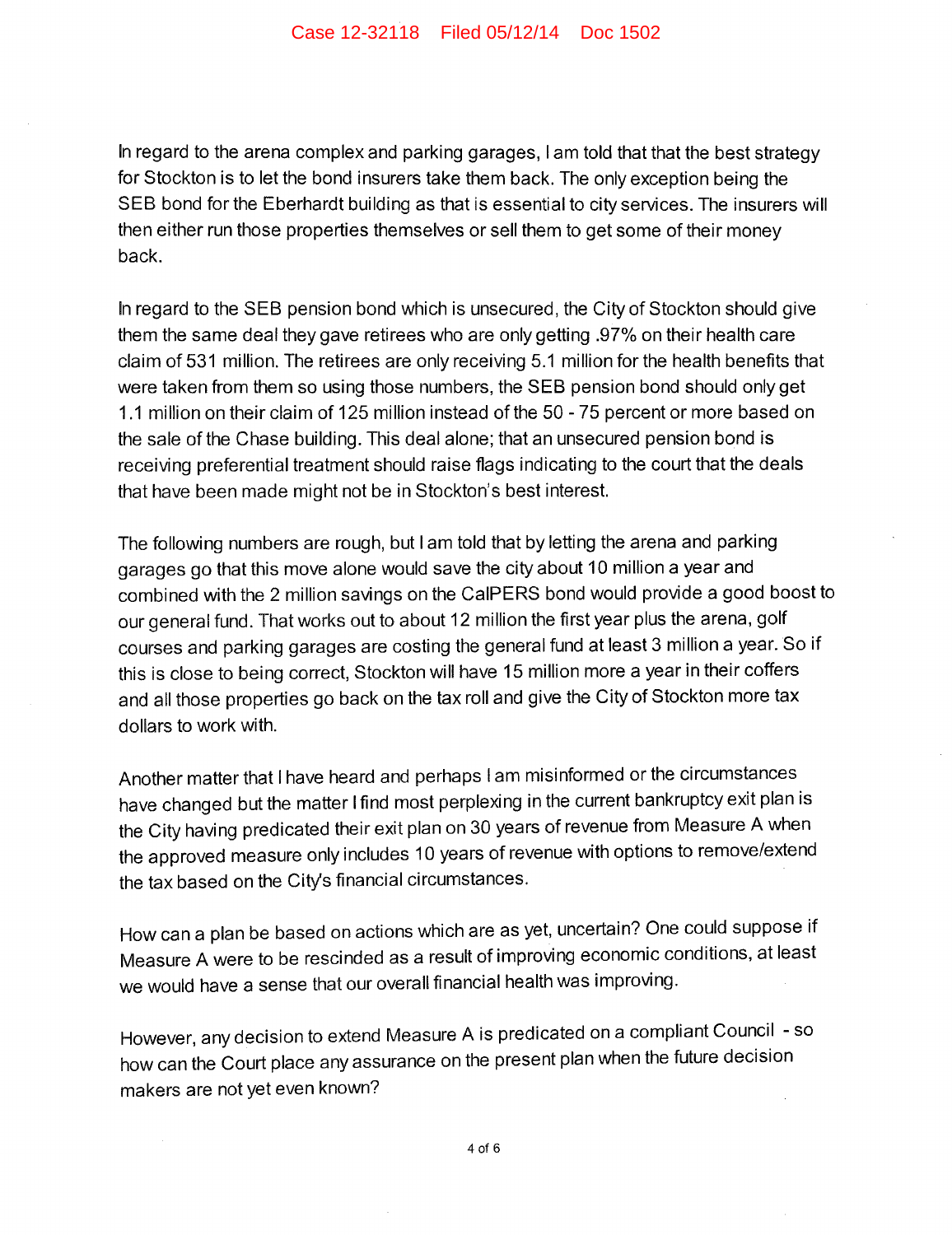The citizens of Stockton are depending on you to do your best to insure that Stockton has a viable plan going forward. City Manager Deis, the chief architect of this plan is retired and the current city manager will most likely be long gone or look for a way out when/if things turn south with their current plan. As you know, Stockton and its citizens are depending on you.

In regard to CaIPERS, I believe that entity has become a huge monster that needs to be slayed. I don't know if that issue is a proper matter for this court, but in regard to Stockton pensioners, I have met quite a few of them. A few of them are on the "published lists" but most of them are just ordinary people who will be hurt by cuts to their pensions. If the court chooses to address the CaIPERS matter, it is my sincere hope that you will keep the "ordinary pensioners" in mind. But I also want to share with you part of a recent email exchange. The following exchange was in regard to Lodi, CA, but I am told by someone other than the writer that something similar can be said of Stockton's projections.

Question: Additionally, I was meeting with some of the folks at city of Lodi. Their CaIPERS pension cost is skyrocketing and nobody knovs anything about that

Answer: I am not sure who "nobody" is, but just about everyone I deal with knows about it. Nowthe question vould be, "What are they and every other PERS organization going to do about it"? We have all got projections, but no one knows right now what the exact impact will be. The projections are significant and there would be layoffs. I think they are actually willing to wait and hope things get better rather than doing anything about it right now The projections ramp up each year for about 4 or 5 years with the maximum being a city contribution going up to about 50%. 50% means, if someone makes 100K a year, the city contribution is 50K Wth the employee paying 9%. The current rate is about 39% on the cityside, employees share does not change.

Approximately 21% of registered voters in Stockton passed Measure A by a narrow margin; 51.86% to 48.14%. I do not think the court will be playing with "what if's" but the court should note that there was a citizens effort in the past to reduce the utility tax in Stockton which was to become Measure I. This effort to reduce the utility tax was in response to skyrocketing electric utility bills. I believe signatures were first gathered in 2001 and in 2004 the city seeing that the voters were going to act on this initiative negotiated a "better deal" with the persons who brought this issue forward than what would have appeared on the ballot.